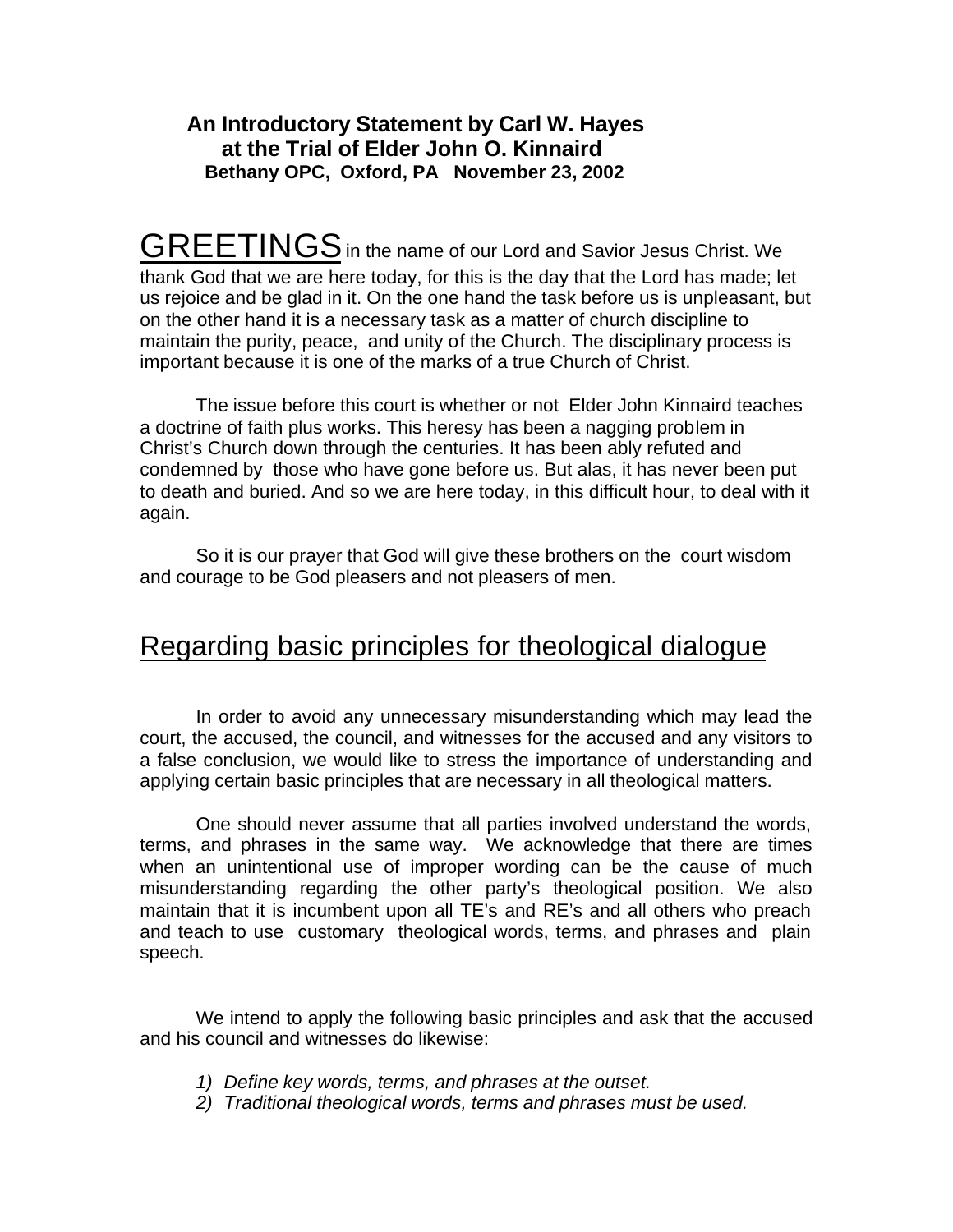- *3) The words, terms, and phrases must be taken in their plain and ordinary meaning unless otherwise stated.*
- *4) Their meaning must never change during the proceedings in a given context.*
- *5) The main ideas must be demonstrably derived from the Word of God.*
- *6) The phrase "That's your interpretation" is not a satisfactory conclusion for deciding the validity of a theological position.*
- *7) Any intended playing on words, ambiguities, sophistry, or other techniques intended to mislead are a violation of the ninth commandment.*

Many theological controversies could have been averted by the careful and consistent use of these basic principles. How fruitless and frustrating to be in theological dialogue and not be on the same page and to be talking past each other.

We will make every effort to abide by these principles and ask the accused and his council and witnesses to do likewise. Failure to do so will greatly impede any progress toward and may even prevent getting to the truth of the matter.

It is our sincere belief that the work of the Westminster Assembly was a great move of God to further clarify and establish the doctrines revealed in Holy Scripture, in Creedal form, not only for that generation but for generations to come. From its inception until this day, the WCF has been recognized throughout much of Christendom as the Standard for all creeds. The authors took great care in arranging the WCF in the form of a mini systematic theology and also in selecting the words, terms and phrases to express and corroborate the Word of God in a clear and understandable way. It is our opinion that their work was a resounding success in formulating a confession of faith that avoids confusion and unites those of like precious faith. We are also of the opinion that the Larger and Shorter Catechisms are consistent with and strongly buttress the WCF. We further believe that the Westminster Standards are a faith alone system.

It is evident that the Westminster Divines had the reformation principle of the "perspicuity" of God's Word, which simply means clarity, firmly established in their minds while composing the WCF. This was the underlying principle guiding the reformers in their belief that the Bible should be in the hands of all the people not just in the teaching office of the church.This is the principle established in Chapter 1, Section 7 regarding the Word of God. It reads as follows, "All things in Scripture are not alike plain in themselves, nor alike clear unto all: yet those things which are necessary to be known, believed and observed for salvation, are so clearly propounded, and opened in some place of scripture or other, that not only the learned, but the unlearned, in a due use of the ordinary means, may attain unto a sufficient understanding of them."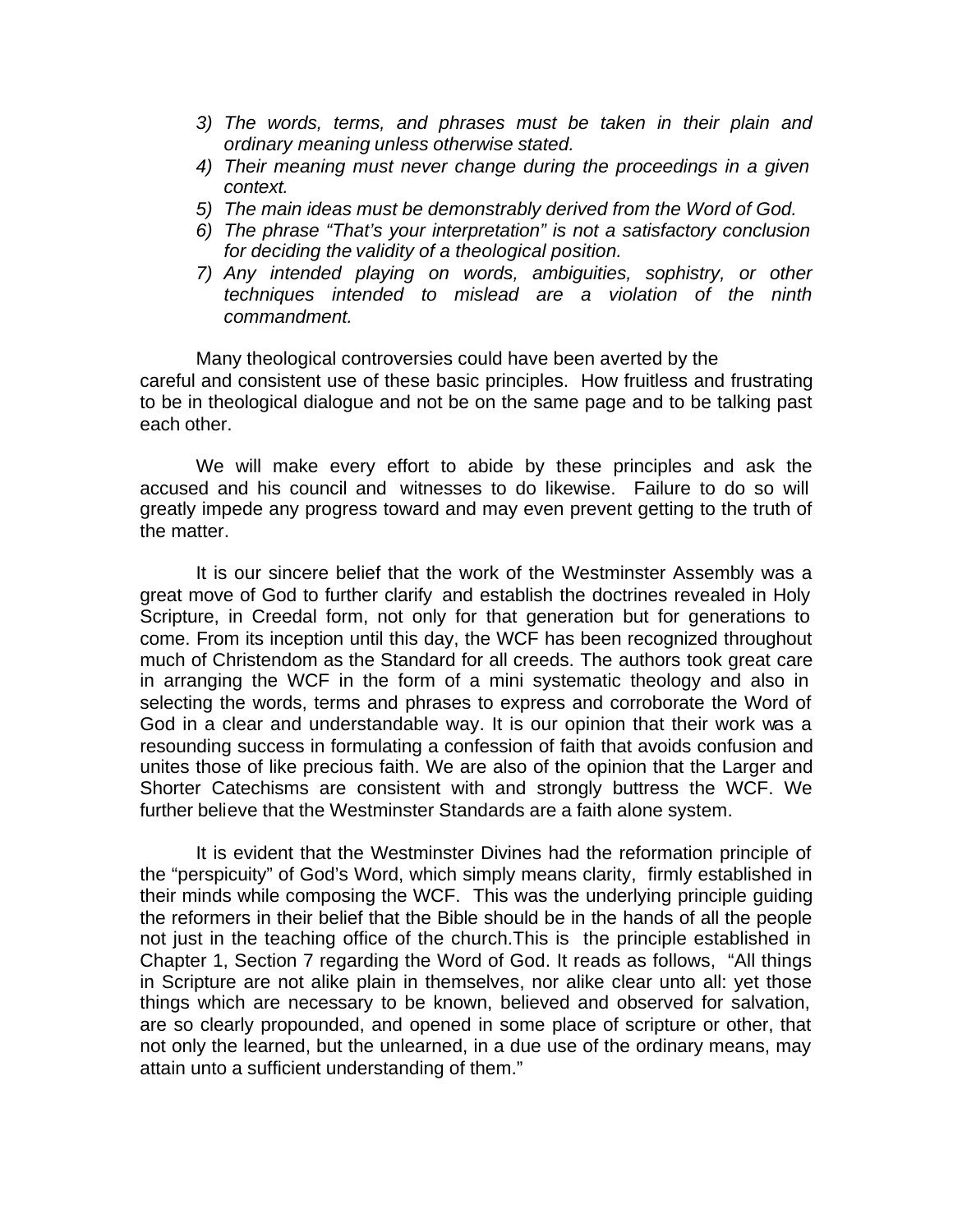Therefore, in order to facilitate the application of the seven basic principles previously enumerated, we will be using direct quotes from the Word of God and the Westminster Standards. We will be using the words, terms and phrases from the Westminster Standards and Reformed theology as they have been traditionally understood. We believe this approach eliminates the need for a word list with definitions. Additionally, we will present all material in a straightforward manner seeking to do all things decently and in order.

### Regarding the essence of peace and unity in the church

There are two primary distinctives of Presbyterianism. They are: Reformed in Doctrine and Presbyterian in Government. We believe that the Reformed doctrines are the purest, clearest, and fullest expressions of the teachings of the Word of God.

The peace here at Bethany has greatly diminished, and there is a evident lack of unity which is marked by the division on the original Bethany Session and in the Congregation. We are very concerned about the current crisis situation and earnestly desire to see the Gospel blessings of peace and unity restored, and at last, to press on together and by God's grace work toward repairing the ruins.

However, we are called to be trustees of God's truth and must never approve of compromise. God's Word repeatedly warns us regarding false prophets, leaven, wolves in sheep's clothing, wolves that will come in among us and rise up within our ranks seeking to undermine God's revealed truth. We are called to be Bereans, testing all preaching and teaching against the only absolute standard, the Word of God. And for this we have God's approval.

In many Christian circles today, peace and unity are merely bywords. Many professing Christians today are opposed to any kind of conflict, especially those of a theological nature. They stress the need for religious tolerance. Oftentimes, they are content with their present religious beliefs and settle on the lowest common denominator, encouraging each other to just get along and quit all the fussing. There is great emphasis placed on love for each other while playing down the importance of doctrine. Appeal is made to 1 Corinthians 8:1 where we are told that knowledge puffs up, but love builds up. This is a typical example of taking scripture out of context and misapplying it. Philippians 1:9-11 teaches that there is an essential relationship between love and knowledge. There we are told that Paul's prayer is "… that your love may abound more and more, with knowledge and all discernment…" We are to learn from the scriptures how to abound more and more in our love for God and each other. They seem to be oblivious to the spiritual warfare raging on each day and that Satan's master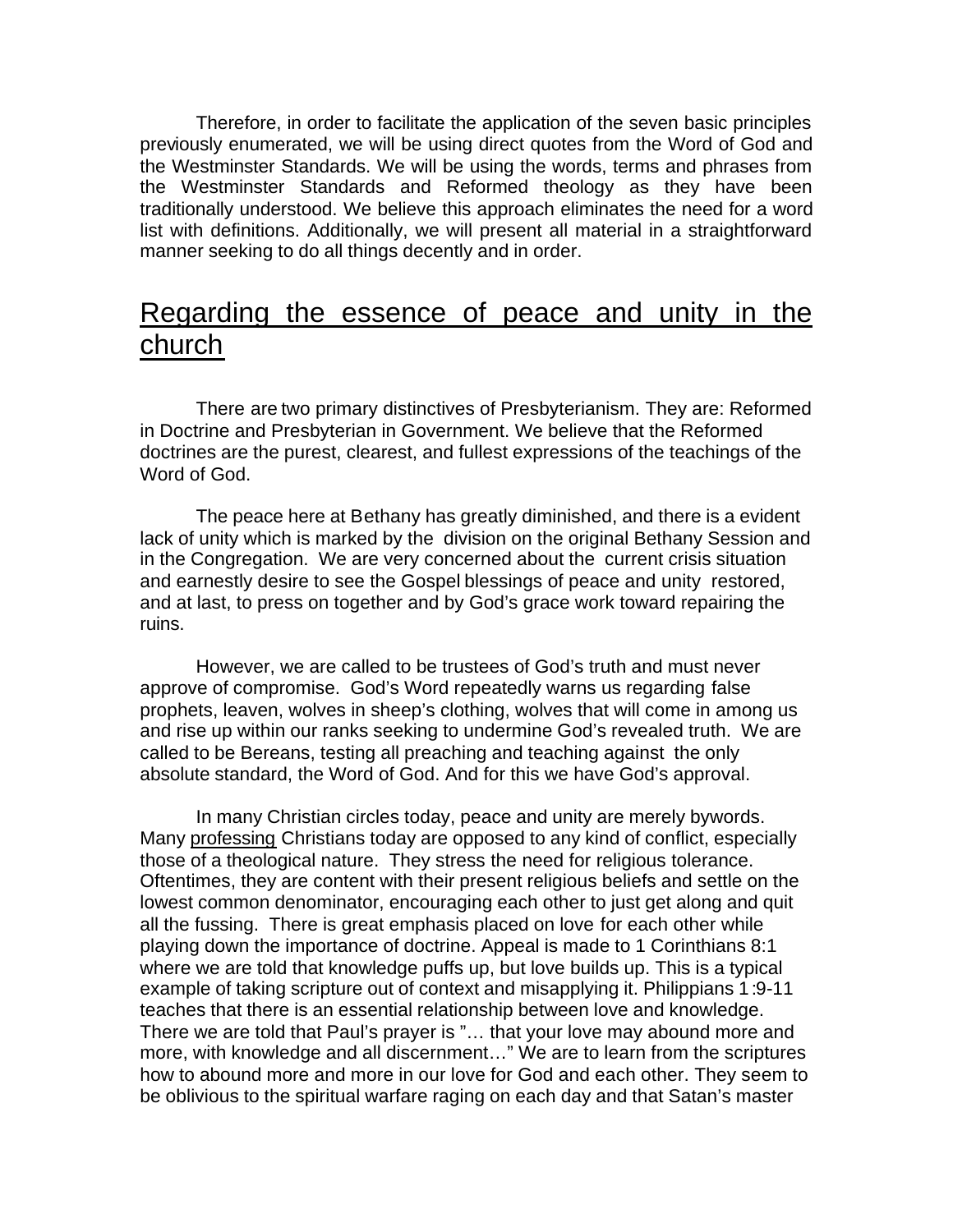strategy is to undermine the Church from within by twisting and distorting God's truth. There is little concern for sound doctrine and the pursuit of righteousness. Evidence of this mentality is so clearly demonstrated in many of the movements going on today such as the Ecumenical Movement, Evangelicals and Catholics Together, and Promise Keepers where doctrinal differences are glossed over and truth is sacrificed for the sake of unity.

The Word of God teaches us that in the true Church of Christ there can be no true peace and unity without purity. One of the questions asked of candidates for the office of ruling elder is, "Do you promise to seek the purity, peace and unity of the church?" It's not just peace and unity. These three stand together, but peace and unity are the fruit of purity. Without sound doctrine in faith (what we are to believe) and practice (what we are to do), whatever peace and unity that is achieved is counterfeit and of the world. Let us remember well God's Word declared to the people of Israel by the prophet Isaiah when the false prophets were assuring the people that all was well, "Peace, peace when there is no peace." Purity, peace, and unity are to be earnestly sought after on biblical grounds alone and are emblems of true Christian piety.

 We believe that in all things necessary to the Gospel, there must be unity; in all things less than necessary there must be liberty; and in all things there must be love. We do not believe we are majoring in minors, addressing peripheral matters, or making much ado about nothing. The matter before us is necessary to the Gospel and at the very core of the Christian faith, the very heart of the Gospel. The justification of a sinner by grace alone, through faith alone, in Christ alone and not by anything done by us is central to Christianity. We are justified by an alien righteousness imputed to us, not by any righteousness of our own. Martin Luther's phrase expresses it well, "Simultaneously just and sinner. "

# Regarding the charges – a theological overview in the Reformed Tradition

The following Biblical concepts are foundational to understanding the charges brought against Elder Kinnaird. This is not intended to be a thorough treatment of these concepts or of the Reformed Faith but only in so far as they relate to the charges. We are also presenting them so that the court, the accused, his council, and witnesses will be acquainted with our theological position at the outset, in order to minimize any opportunity for misunderstanding. We are endeavoring to speak the truth in love because of our love for Christ and His church and our concern for lost souls.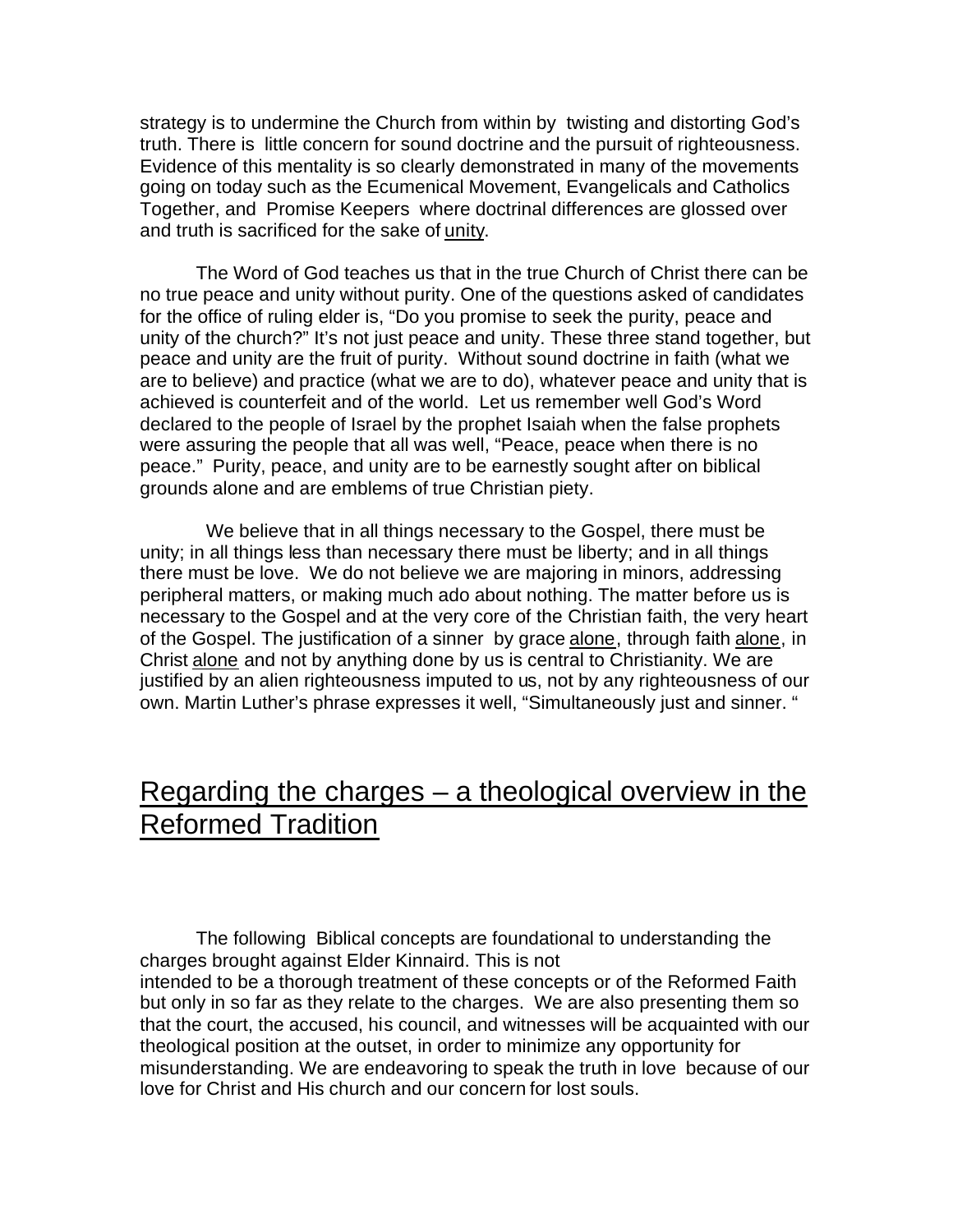We begin with this syllogism: MAJOR PREMISE: Anything that voids the Covenant of Grace is a false and heretical doctrine. MINOR PREMISE: Justification by works of the law voids the Covenant of Grace. CONCLUSION: Therefore, to teach this is false and heretical. The validity of the minor premise, that justification by works of the law voids the Covenant of Grace, can be readily proven by the Word of God and the Westminster Standards.

There are only two methods proposed in the Word of God whereby man can be justified before the Righteous Judge of all the earth. The first is by law keeping (works) and the second is by faith.

 These two methods are presented in the scriptures as Covenants, the Covenant of Works and the Covenant of Grace. In the former, Adam was the federal head representing all mankind, and in the latter, Jesus Christ is the federal head representing the people of God.

In the Covenant of Works, the condition required of Adam was perfect obedience, and the standard was God's law. Adam, in his original righteousness, was able to comply with the requirement and having done so would have merited justification and the promised reward of eternal life. Everlasting death was threatened for disobedience. God established the principle of law at the outset; without it there is no sin, and there is also no righteousness. No other condition or standard was proposed by God in this Covenant but Adam's obedience to the law, because none was needed.

In the Covenant of Grace, faith in Jesus Christ is the condition required, and the standard is the Gospel. In order to be justified and receive the promised reward of eternal life, a sinner must believe on Jesus Christ as He is presented in the Gospel. The Gospel presents Jesus Christ as the Savior who came to save His people from their sins. He accomplished this by doing for us what Adam failed to do by fulfilling the Covenant of Works. He perfectly kept the law, i.e., the precepts and also paid the penalty for our sins, fully satisfying the law and justice of God only for the sake of the elect, meriting eternal life for them. No other condition or standard but faith in Jesus Christ was proposed by God to receive the promised reward because none is needed.

Both of these Covenants agree in one common end, namely, the Glory of God in man's justification and the reward of eternal life. However, they disagree in the means by which the end can be obtained. In the Covenant of Works the means was by law keeping on the part of Adam. When Adam sinned, law keeping as the way of salvation was abolished for evermore. In the Covenant of Grace the means is by the Gospel, the law keeping of Jesus Christ on behalf of His elect. This is the essential difference between the Law and the Gospel. Under the Covenant of Grace, the law has a different function and is no longer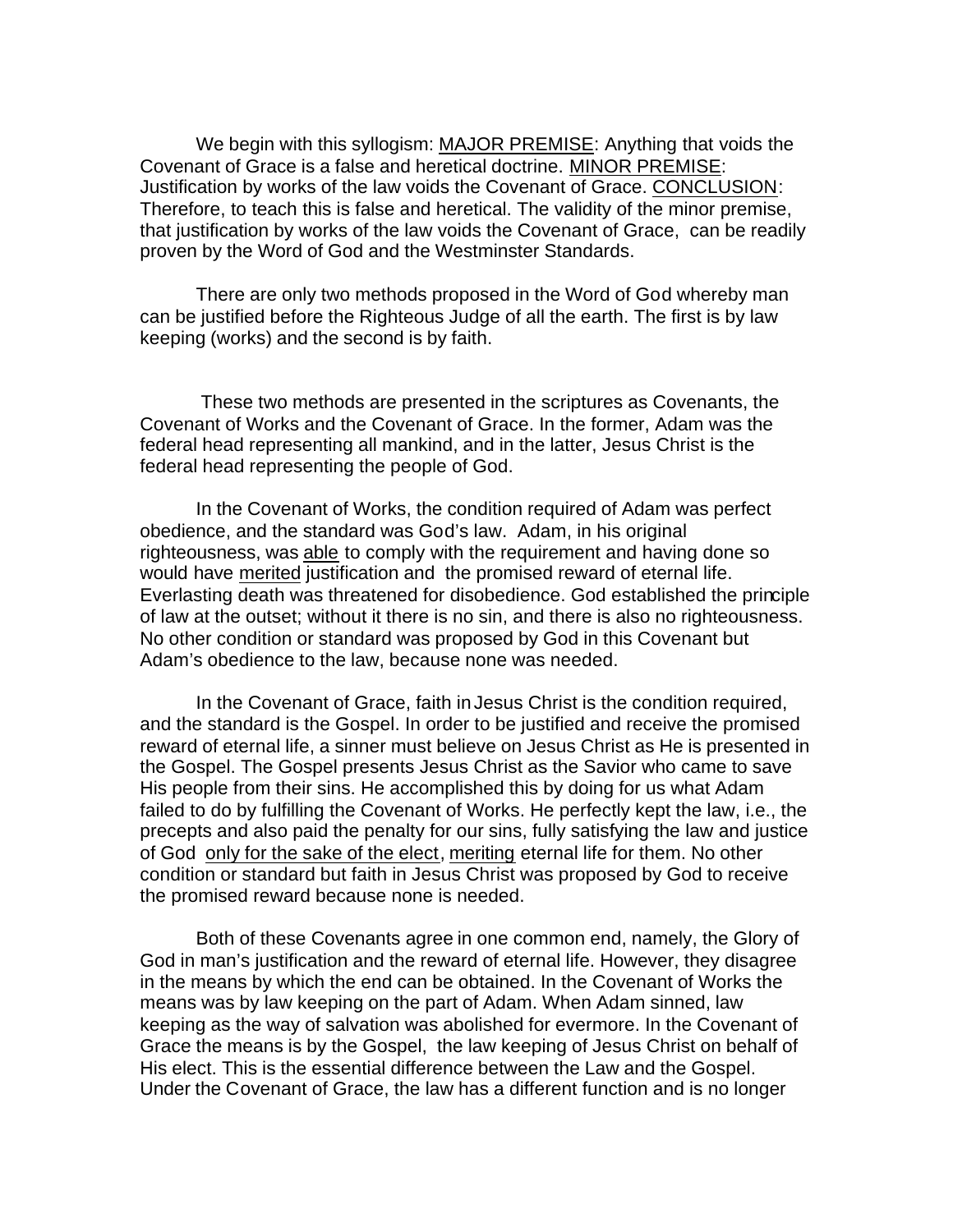the way of life but rather the way of death. All who are outside of Christ are under the law and its curse – the condemnation and wrath of God. Law and Gospel must never be mixed or separated but only distinguished from each other. When law and gospel are mixed some form of faith plus works will result, and when they are separated, antinomianism (faith minus works) will be the result.

 Romans, Galatians and Ephesians in particular are very clear in emphasizing that faith and works are opposed to each other for justification. Faith is the alone instrument, the empty beggar's hand reaching out to take hold of Christ's righteousness imputed to the sinner for justification. Galatians 2:16 tells us that "…a man is not justified by works of the law but through faith in Jesus Christ…" Therefore, adding works of any kind to faith for justification is a denial of the all sufficiency of Christ's everlasting righteousness and voids the Covenant of Grace.

Only two men in all of human history were able to merit justification and eternal life by obedience to the law, the first and second Adam. The first Adam failed by transgressing the law of God and plunging himself and, by imputation, the whole human race into sin. Adam's sin forfeited any further opportunity to merit eternal life by law keeping either for himself or on the part of any of mankind descending from him. All mankind, fallen in Adam and born in original sin, are unable to keep the law perfectly. Hence, the need for the Second Adam, promised in Genesis 3:15, the God-man, Jesus Christ.

We affirm, as the reformers did, that justification is by faith alone, but not by a faith that is alone. Works are connected to saving faith in our sanctification. During the process of sanctification the Holy Spirit transforms us to the image of Christ by grace, not by our lawkeeping. The Holy Spirit works in the believer to cleanse away the remaining pollution of sin and enable him to overcome the power of sin. As the process of sanctification continues, our hearts are moulded and our minds renewed more and more so that our prevailing desire is to submit to God's law, out of love and gratitude, in order to please Him. God's making us holy during sanctification, and the good works that proceed from it, never contribute to our justification. Justification and Sanctification, like law and gospel, should never be mixed or separated but only distinguished from each other. Our good works are all imperfect in this life and are never the basis for, never maintain a hold on, and never in any way contribute to justification. Consider this, if God were to measure our good works by the law they would be sin, and we would daily be exposed to the wrath and judgment of God. But, thanks be to God, we are not under the yoke of the law for judgment; rather, we are under the yoke of Christ, by grace, and He accepts our faulty works as a loving Father.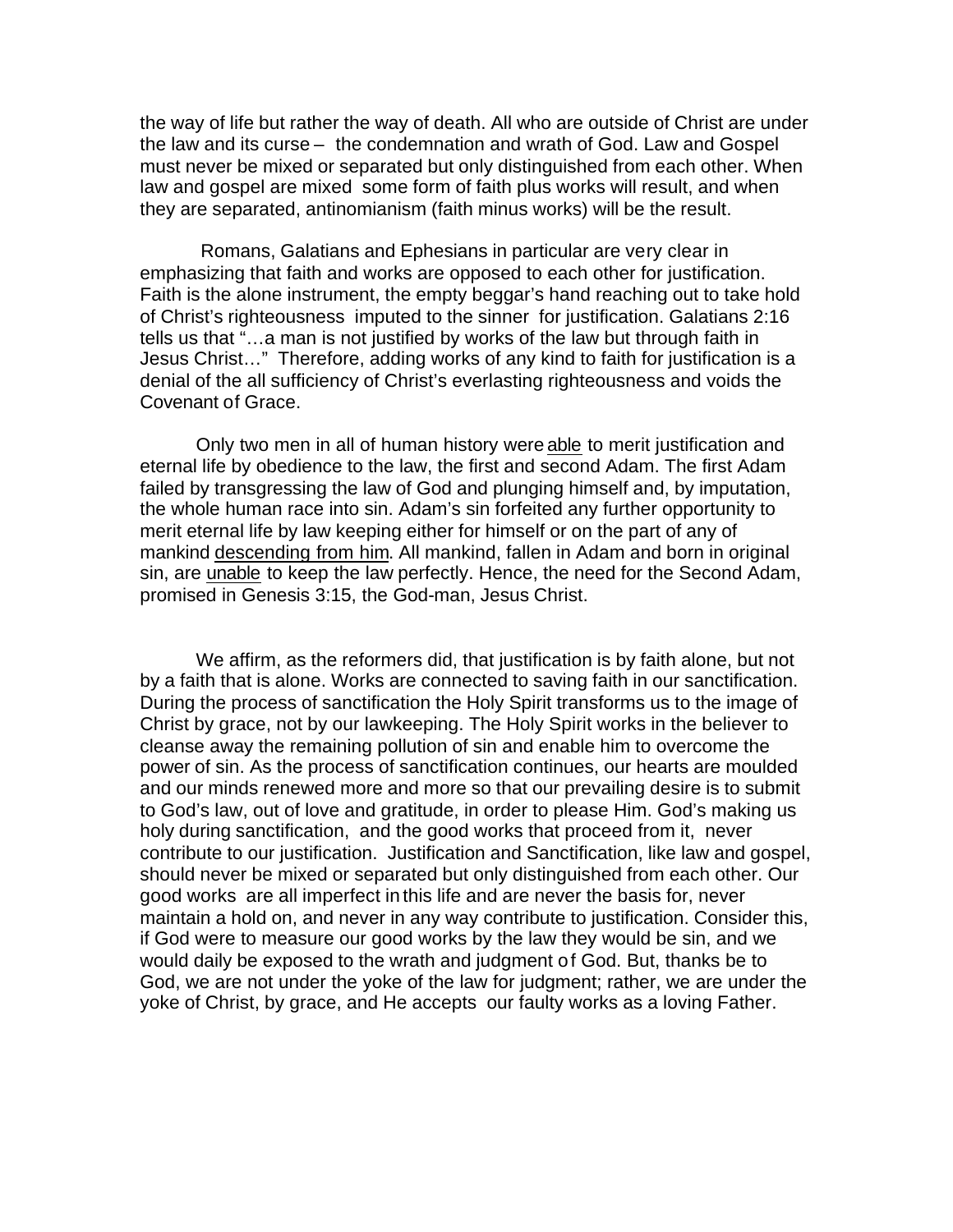### REGARDING THE FINAL JUDGMENT:

The terms salvation and justification must be distinguished in theological discussions also. Salvation encompasses the whole plan of God, while justification is but one stage in the order of salvation. That justification secures salvation is clear from God's Word.

However, they must be used carefully in order to avoid confusion.

Once a believer is justified and adopted, he is no longer a child of wrath (Eph. 2:3 ), but a child of God. God is no longer the believer's Judge, but a loving Father. The assurance we have from God's Word is this: John 5:24, "Truly, truly, I say to you, he who hears my Word and believes Him who sent me, has eternal life; he does not come into judgment, but has passed from death to life." Consider this also: John 6:28,29 when Jesus was asked, "What must we do to be doing the works of God?" Jesus replied, "This is the work of God, that you believe in Him whom He has sent." And there are many more verses which would be impossible to enumerate at this time.

The inexorable law of God will be the standard for the judgment of the wicked. They will be condemned on account of their sinful works cited as evidence of their lack of perfect conformity to the law and their lack of union with Christ, and the measure of their punishment will be according to their works.

The Gospel of Jesus Christ, His law keeping for us, will be the standard for the judgment of the righteous. They will be acquitted on account of their being clothed in the righteousness of Christ, imputed to them, and by virtue of their union with Him. Their good works will be cited as evidence of their union with Christ and rewarded accordingly. God's rewarding their foreordained good works is the crowning of His grace from which they sprang.

# IN SUMMARY: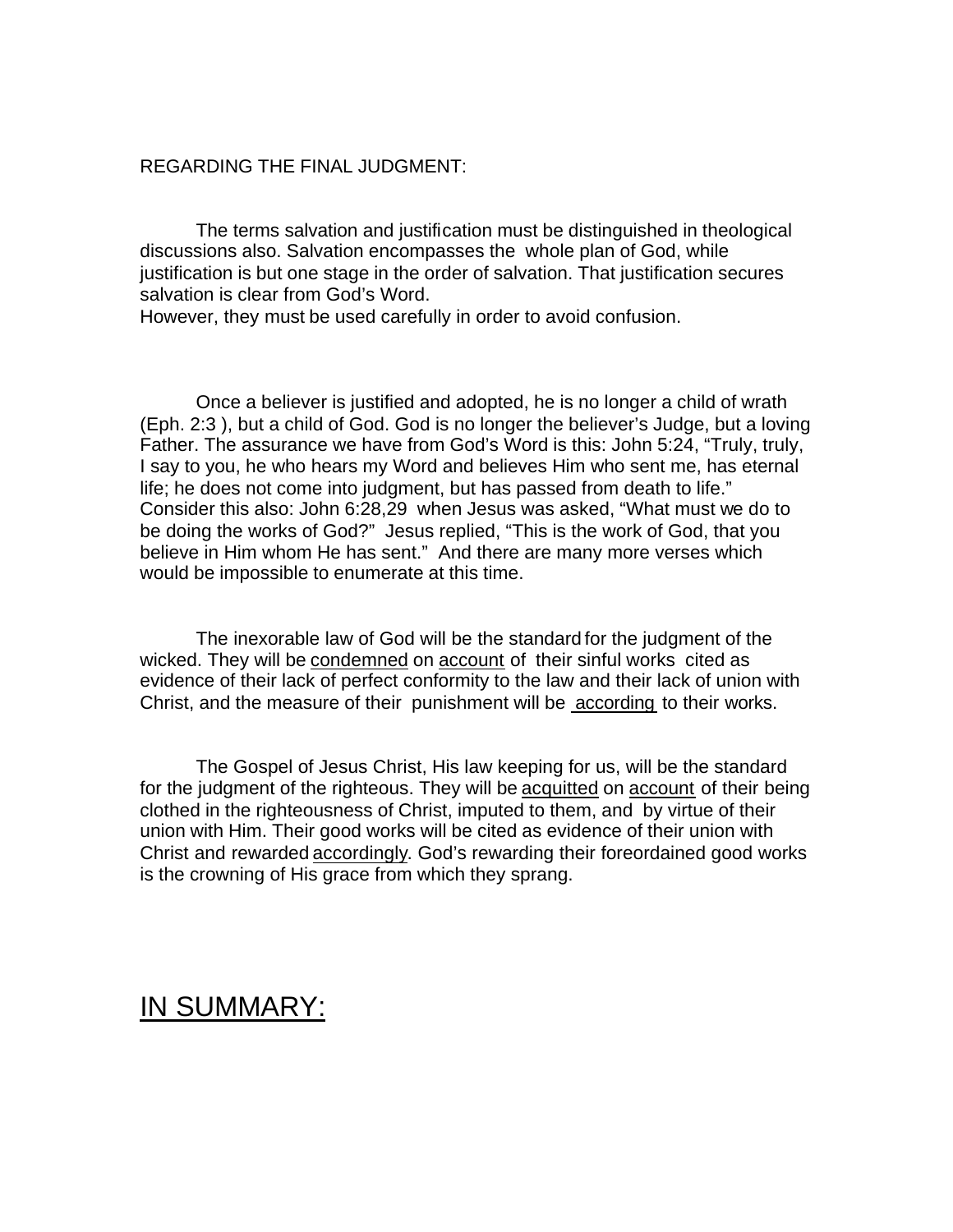The Word of God does not teach that believers are justified by what they are or what they do. The believer's justification is not on account of any righteousness inhering in him produced during sanctification and completed in glorification, nor is it on account of or in accord with his good works accomplished during sanctification. Justification is a singular act of God done outside the believer whereby God legally pronounces a sinner just by virtue of the righteousness of Christ imputed to him by faith alone. It does not affect the nature or character of the sinner but only his legal status. Justification occurs at the moment of belief and is not an ongoing process; it occurs only once, is irreversible, and is perfect in this life. Once justified, God treats the believer as if he had never sinned and treats him as if he had perfectly kept the law. Romans 11:6 says this, "But if it is by Grace, it is no longer on the basis of works; otherwise Grace would no longer be Grace." Therefore, if we add anything to the righteousness of Christ, we make void the Covenant of Grace, pervert the Gospel, undermine assurance of faith and the perserverance of the saints. It also brings the highest degree of reproach upon the dignity of Christ and is a pernicious heresy.

Jesus tells us in Matthew chapter 7 that those who acknowledge His Lordship and boast of their gifts and works are hypocrites. Jesus goes on to explain that He is not their Savior for He never knew them. He further explains that they have built their hope upon a sandy foundation, and when judgment comes, oh, how great will be their fall. Salvation is a free gift from God. First Corinthians applies these penetrating questions to us, " What have you that you did not receive? If then you received it, why do you boast as if it were not a gift?" First Corinthians also gives us the answer, "God is the source of your life in Christ Jesus, whom God made our wisdom, our rightousness and sanctification and redemption; therefore as it is written," Let him who boasts, boast of the Lord."

Let us now proceed to our next speaker continuing to keep our eyes on Jesus, the author and finisher of our faith, boasting in what Christ has done for us and remembering this: God will not share His glory with another.